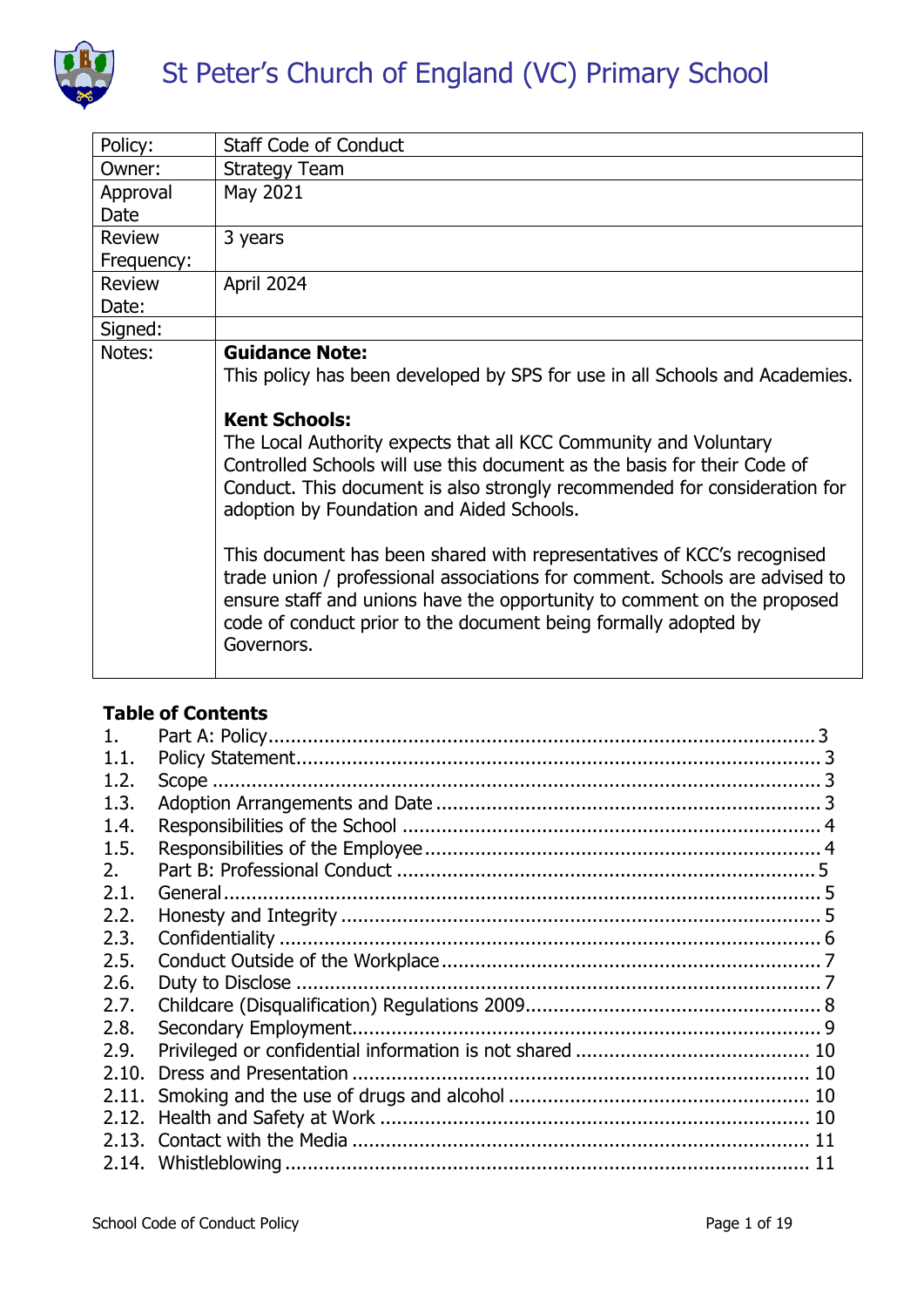

| 2.15. |                                                             |  |
|-------|-------------------------------------------------------------|--|
| 3.    |                                                             |  |
| 3.1.  |                                                             |  |
| 3.2.  |                                                             |  |
| 3.3.  |                                                             |  |
| 3.4.  |                                                             |  |
| 3.5.  |                                                             |  |
|       |                                                             |  |
|       |                                                             |  |
| 4.    |                                                             |  |
| 4.1.  |                                                             |  |
| 4.2.  |                                                             |  |
| 4.3.  |                                                             |  |
| 4.4.  |                                                             |  |
| 5.    |                                                             |  |
| 5.1.  |                                                             |  |
| 5.2.  |                                                             |  |
| 5.3.  |                                                             |  |
| 5.4.  |                                                             |  |
| 5.5.  |                                                             |  |
| 5.6.  |                                                             |  |
| 5.7.  |                                                             |  |
| 5.8.  |                                                             |  |
| 6.    | Appendix 1: Code of Conduct - Confirmation of Compliance 18 |  |
| 7.    |                                                             |  |
| 8.    |                                                             |  |
| 9.    |                                                             |  |
| 10.   |                                                             |  |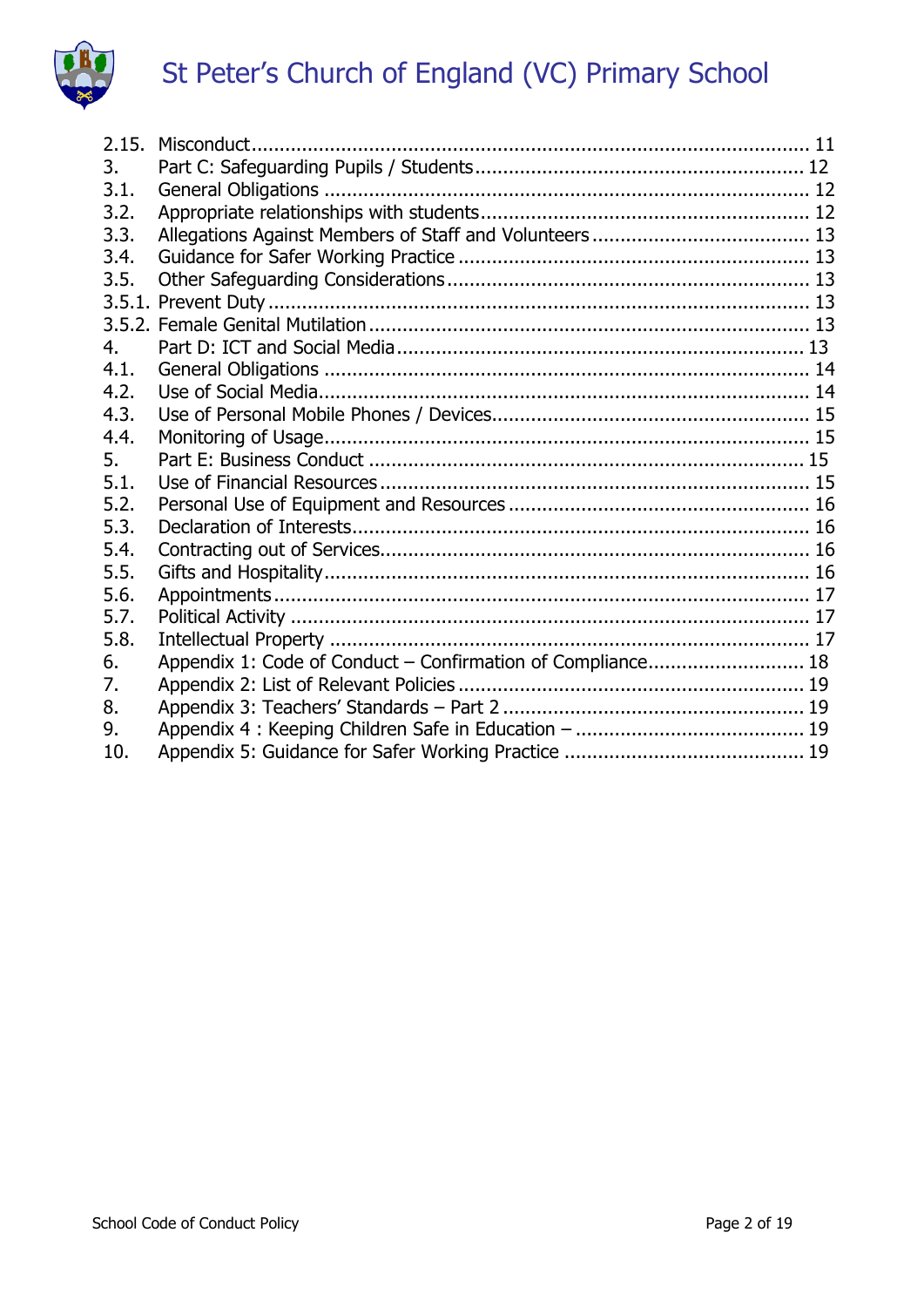

# <span id="page-2-0"></span>**1. Part A: Policy**

#### <span id="page-2-1"></span>**1.1. Policy Statement**

The School expects the highest standards of personal and professional conduct from all Employees. As such the School requires all Employees to act in a manner which reflects the value and ethos of the School. Employees must ensure that their behaviour and actions are consistent with their position as a role model to pupils / students and are compatible with working with young people and in a School setting. Employees must act with integrity, honesty and demonstrate ethical and respectful working practices towards pupils / students, colleagues, parents/ carers and other members of the School community. All Employees have a responsibility to observe appropriate professional boundaries and act at all time in a manner which safeguards and promotes the welfare of pupils / students.

Employees must disclose any relevant information which may impact on their job role or suitability to work with young people or in a School setting. The School requires Employees to adhere to all School policies and observe the highest standards of business/financial practice. Each Employee has an individual responsibility to act in a manner which upholds the School's interests and protects its reputation. Employees are accountable for their actions and conduct and should seek advice from their line manager / headteacher if they are not sure of the appropriate action to take. Employees should be aware that a failure to comply with the following Code of Conduct could result in disciplinary action including dismissal.

This policy explains the School's expectations with regards to the conduct of Employees in the following areas:

- Professional conduct
- Safeguarding Pupils / Students
- Use of ICT & Social Media
- Business conduct

#### <span id="page-2-2"></span>**1.2. Scope**

This Policy applies to all current Employees of St Peter's Church of England Primary School. This Policy should also be adhered to by all volunteers / governors / supply and agency workers engaged by the School. Reference to the management role of the headteacher in this policy may include his / her identified nominee. In the case of the headteacher this management function is undertaken by the Chair of Governors.

#### <span id="page-2-3"></span>**1.3. Adoption Arrangements and Date**

This policy will be reviewed by the Governing Body every 3 years or earlier if there is a need. The school will adopt the policy as set out by SPS as it has been comprised following consultation with the recognised unions.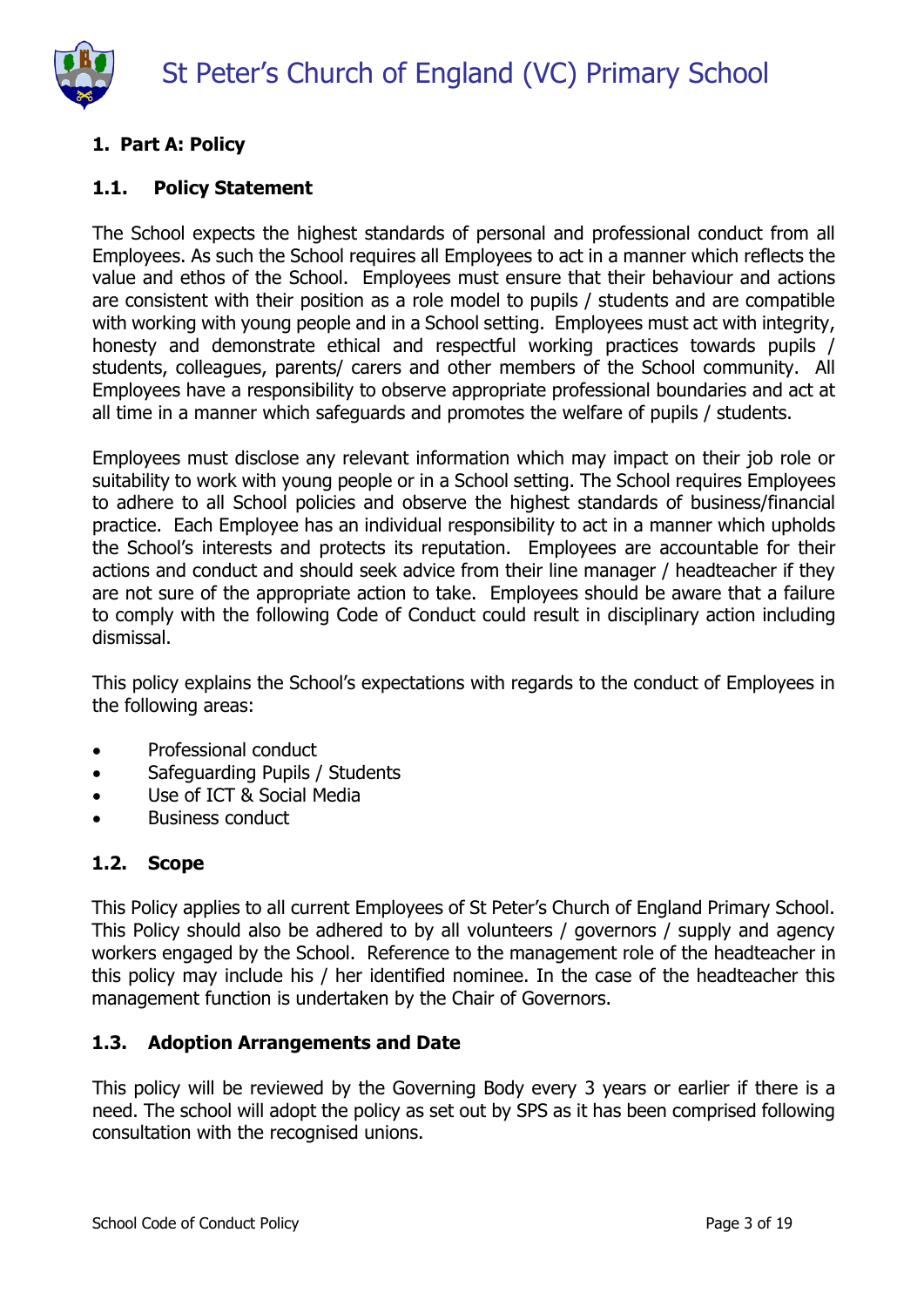

# <span id="page-3-0"></span>**1.4. Responsibilities of the School**

- Provide additional advice and guidance to Employees in relation to queries they may have regarding the application of the code of conduct
- Coach, support and provide feedback to Employees on their performance in relation to the required standards of conduct
- Take appropriate action at the earliest opportunity to address breaches of the expected standards of conduct

# <span id="page-3-1"></span>**1.5. Responsibilities of the Employee**

- To read, understand and comply with the Code of Conduct at all times
- To use this code, alongside other relevant School policies and professional codes, to guide them in their role
- To seek guidance from the Headteacher / Manager (or Chair of Governors in the case of the Headteacher) if they are unclear about the conduct or actions expected of them
- To alert the Headteacher (or Chair of Governors in the case of the Headteacher) at the earliest opportunity if they are aware that they have conducted themselves in a way which may have breached the expected standards of conduct.

# **1.6. Reference to Other Sources of Information**

- This Code of Conduct is not exhaustive and does not replace the general requirements of the law, common sense and good conduct.
- The Code of Conduct should be read in conjunction with a number of associated policies relating to conduct which are set out in Appendix 2 to this document.
- In addition to this policy, all staff employed under Teachers' Terms and Conditions of Employment have a statutory obligation to adhere to the provisions of the STPCD, the latest 'Teachers' Standards 2012' and in relation to this policy, Part 2 of the Teachers' Standards - Personal and Professional Conduct. Whilst this is a contractual requirement of Teaching posts only, the School expects all Employees to reflect these expectations in their conduct.
- Part 2 of the Teachers' Standards is available at Appendix 3 and can also be access on line via: [https://www.gov.uk/government/uploads/system/uploads/attachment\\_data/file/28](https://www.gov.uk/government/uploads/system/uploads/attachment_data/file/283566/Teachers_standard_information.pdf)

[3566/Teachers\\_sta](https://www.gov.uk/government/uploads/system/uploads/attachment_data/file/283566/Teachers_standard_information.pdf) [ard\\_information.pdf;](https://www.gov.uk/government/uploads/system/uploads/attachment_data/file/283566/Teachers_standard_information.pdf)

- All employees must also ensure they have read understood and comply with Part 1 of Keeping Children Safe in Education (September 2020). Further guidance regarding Safeguarding is in Part C of this document.
- Staff must also have due regard to other professional codes, policies and guidance which may be relevant to their specific role.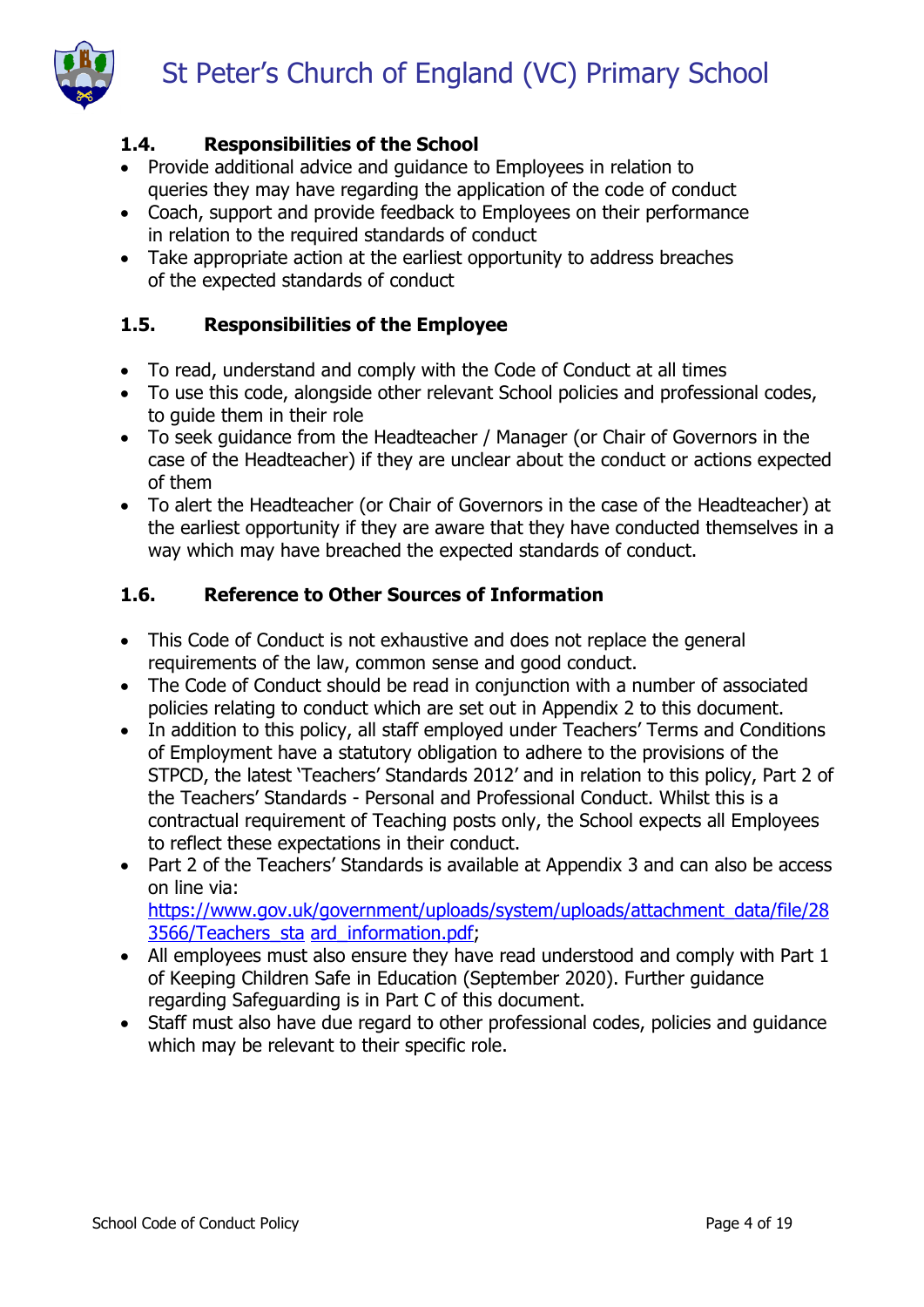

# <span id="page-4-0"></span>**2. Part B: Professional Conduct**

#### <span id="page-4-1"></span>**2.1. General**

- Employees are expected to demonstrate consistently high standards of personal and professional conduct.
- Employees are required to work in a diligent and conscientious manner.
- Employees are expected to work to the requirements of their job and are required to respect managerial authority and follow reasonable instructions.
- Employees must conduct themselves in a manner which reflects the ethos and values (Christian values if a church school) of the School and adhere to School policies and procedures at all times.
- Employees should ensure they work their contracted hours and are expected to maintain a high level of attendance and punctuality.

## <span id="page-4-2"></span>**2.2. Honesty and Integrity**

- Employees must maintain high standards of honesty and integrity in their work.
- Employees should not behave in a manner which would call into question their motivation or intentions.
- During the course of their work Employees should ensure they do not:
- Provide false / misleading information
- Destroy or alter information / records without proper authorisation
- Withhold information or conceal matters which they could reasonably be expected to have disclosed
- Misrepresent the School or their position
- Accept or offer any form of bribe / inducement or engage in any other corrupt working practice
- Should an Employee become aware of any conduct on the part of a colleague which raises concerns regarding health and safety, safeguarding or criminal activity – they have a duty to disclose this.
- Allegations concerning fraudulent, dishonest or corrupt practices or the falsification or withholding of information may be addressed as a disciplinary matter.
- Setting an Example
- School staff are role models and must adhere to behaviour that sets a good example to all the pupils/students within the School and is appropriate in a School setting.
- This includes:
	- Refraining from abusive or potentially offensive / discriminatory language or actions
	- Demonstrating tolerance and respects towards others
	- Observing boundaries appropriate to a School setting
	- Ensuring any topics of conversation with pupils/students are suitable to the School setting / curriculum
	- Refraining from allowing personal / political opinions to impact on the discharge of duties and/or unduly influence pupils /students
	- Maintaining high standards of personal presentation, attendance and punctuality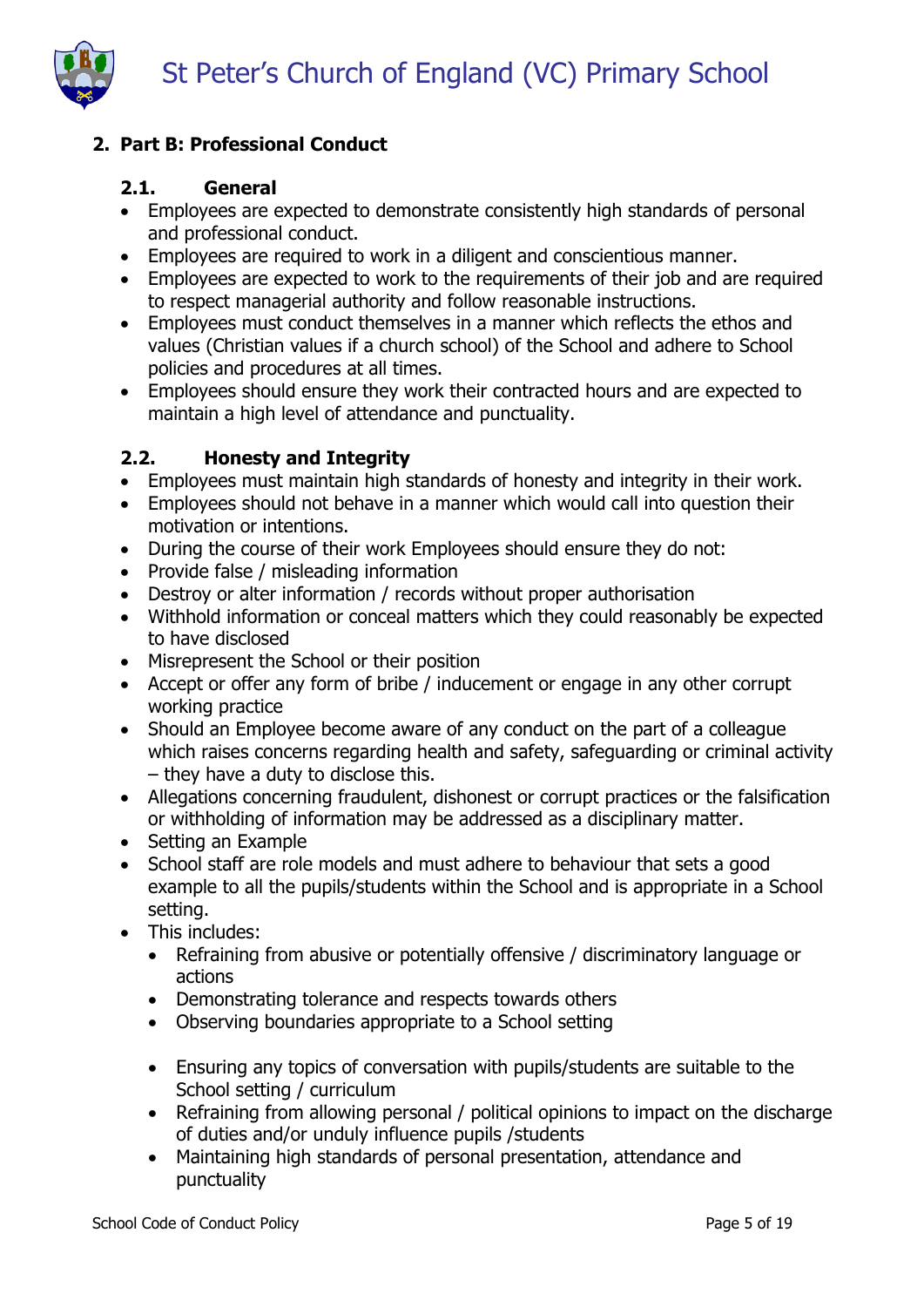

• Should Employees be in doubt about the appropriateness of their behaviour they should seek guidance from the Headteacher. Breaches of expected behaviour may be considered under the disciplinary procedure.

#### <span id="page-5-0"></span>**2.3. Confidentiality**

- Employees may have access to confidential or sensitive information about pupils /students, colleagues or the business and operation of the School as part of their job role.
- Such information must not be disclosed to any person who is not entitled to have access to this or legitimately needs it for work purposes.
- Specifically, all Employees must:
	- Work in accordance with the requirements of the Data Protection Act 1998 and the Freedom of Information Act 2000
	- Observe the School's procedures for the release of information to other agencies and members of the public
	- Not use or share confidential information inappropriately or for personal gain
	- Not speak inappropriately about the school community, pupils, parents, staff or governors including discussing incidents, operational or employment matters with parents / members of the public
	- Ensure all confidential data is kept secure and password protected
- Should Employees be in doubt about the appropriateness of sharing information they should seek guidance from the Headteacher.

*Please also refer to the School's Data Protection / Information Governance Policies*

#### **2.4. Working Relationships & Relationships with other Stakeholders/Community**

- The School expects Employees to maintain positive and professional working relationships. Colleagues, pupils, parents and other stakeholders should be treated with dignity and respect.
- Employees should be polite and courteous in their interactions with parents / pupils and other stakeholders / members of the School community.
- Behaviour which constitutes bullying and harassment, intimidation, victimisation or discrimination will not be tolerated and may be addressed via the School's disciplinary policy. This includes on and verbal abuse and use of inappropriate language or unprofessional behaviour with colleagues, children and parents.
- Where an individual is employed in a school in which their child is a pupil they should ensure that appropriate professional boundaries are maintained.
- Employees should treat all stakeholders in a fair and equitable way and not behave in a manner which may demean, distress, offend or discriminate against others.
- Employees should ensure that policies relating to equality issues are complied with.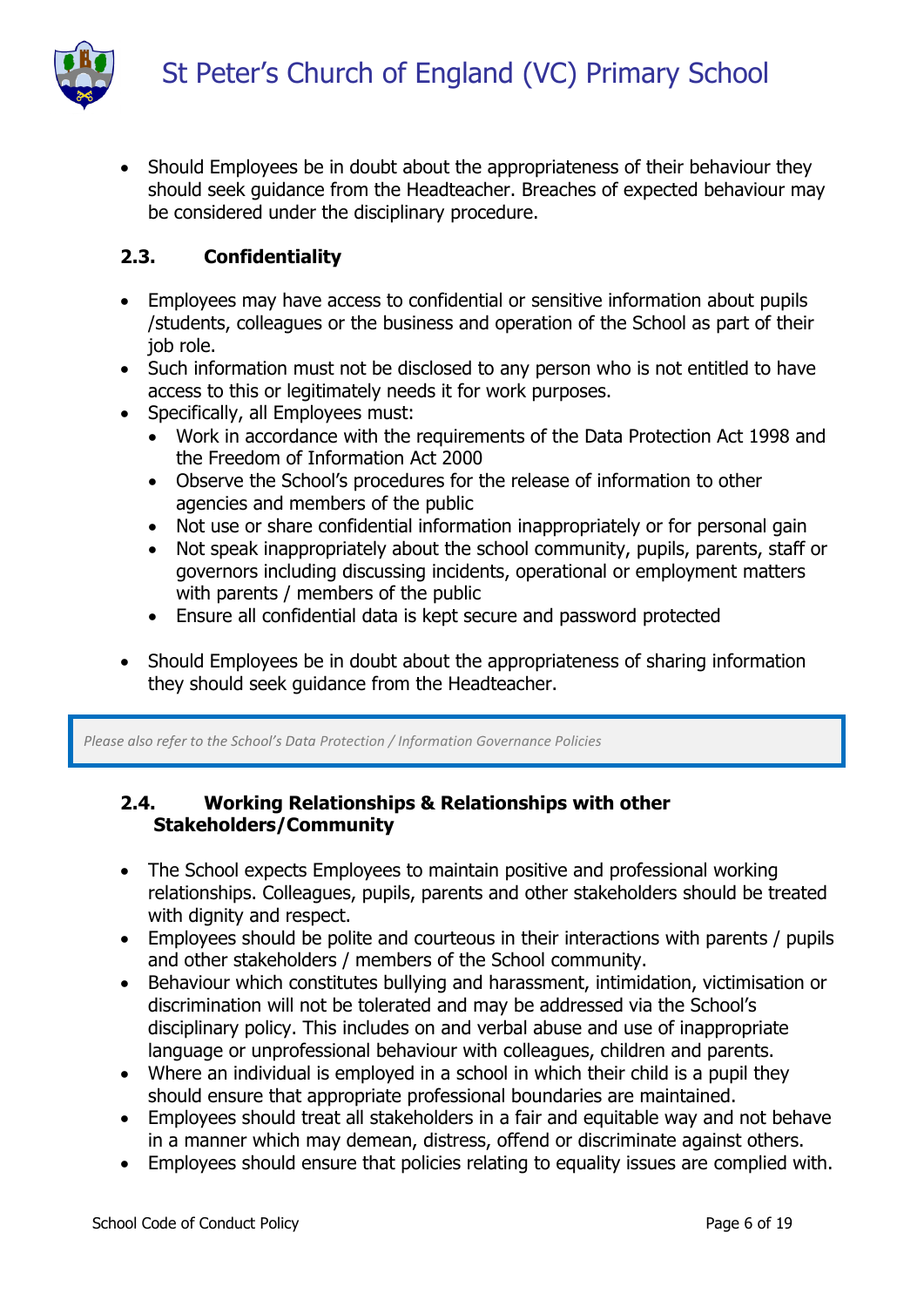



 Employees should be aware of the School's Complaint Procedure and address any concerns from parents / pupils and other stakeholders in accordance with this document.

*Please also refer to the School's Complaints Procedure*

## <span id="page-6-0"></span>**2.5. Conduct Outside of the Workplace**

- Employees must not engage in conduct outside of work which has the potential to:
- Affect or is likely to affect the suitability of the Employee to undertake their job role or work with children/young people or in a School setting
- Impact on the operation or reputation or standing of the School
- Impact on the operation or reputation of the School's relationship with its staff, parents, pupils, or other stakeholders
- Seriously undermine the trust and confidence that the School has in the Employee to undertake their job role or work with children/young people or in a School setting
- The above actions may be the subject of disciplinary action which could lead to dismissal.

#### <span id="page-6-1"></span>**2.6. Duty to Disclose**

- Employees have a duty to immediately disclose to the headteacher (or Chair of Governors in the case of a headteacher) prior to the start of their employment, at the start of their employment or during the course of their employment, any change in their circumstances or any information which may affect or is likely to affect the suitability of the Employee to undertake their job role or work with children/ young people or in a School setting.
- This includes, but is not restricted to:
	- the Employee being subject to any police investigation / enguiry, arrest, ban, charge, caution, reprimand, warning, fine or pending prosecution or criminal conviction. This includes any actions committed overseas which would be subject to a police investigation or formal action if such actions had been committed in any part of the United Kingdom
	- the Employee being subject to any referral, made to, or any investigation, proceedings, or prohibition order being undertaken by the National College for Teaching and Leadership, General Teaching Council for Scotland, or the Education Workforce Council in Wales
	- the Employee being subject to the inclusion on the DBS Children's Barred List and any change in DBS status during employment, or any referral, made to, or any, investigation or proceedings being undertaken by the DBS
	- the Employee being subject to any referral, made to, or any investigation, proceedings, or prohibition order being undertaken by any other regulatory or professional authorities or actions of other agencies relating to child protection and/or safeguarding concerns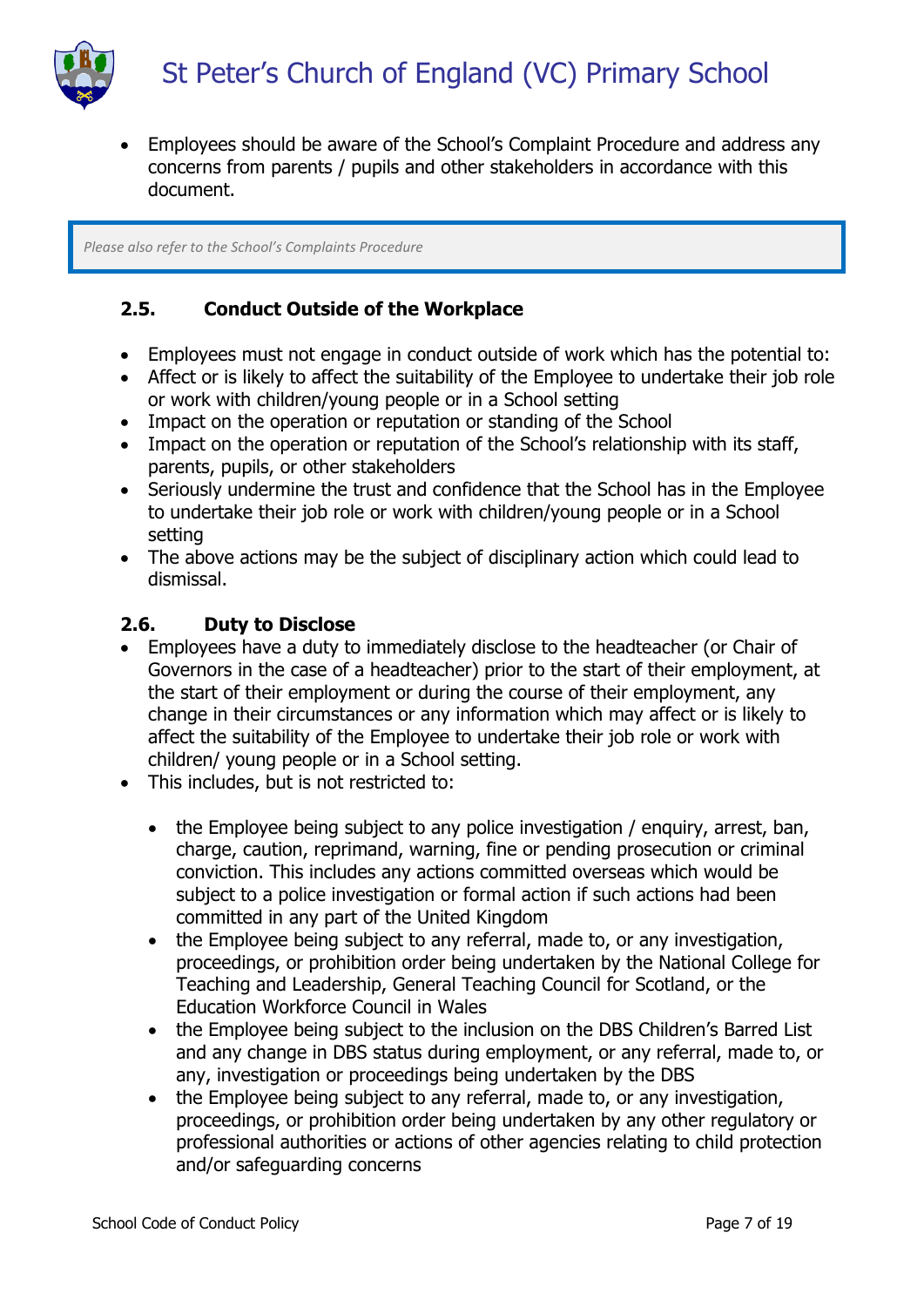

- the Employee being subject to any orders made in relation to the care of children, the refusal or cancellation of registration relating to childcare, or children's homes, or being prohibited from private fostering
- the Employee being subject to any 'live' disciplinary process, formal sanction or any other relevant information arising from a previous or current secondary employment / voluntary work which may impact on the Employee's suitability to undertake their role or work with children/young people or in a School setting. This includes substantiated safeguarding allegations
- the Employee living in the same household where another person has received a caution, reprimand, warning, or has been convicted of a relevant offence as referred to in Regulation 4 and Schedules 2 and 3 of the Childcare (Disqualification) Regulations 2009 and where, as a result of the Employee's association with that person, the referred to caution, reprimand, warning or conviction may present a risk to the welfare and wellbeing of pupils of the **School**
- Further guidance relating to Employee's obligations under the Childcare (Disqualification) Regulations 2009 including details of the relevant offences which may result in disqualification and which must be disclosed to the school is available at: [https://www.gov.uk/government/publications/disqualification-under-the](https://www.gov.uk/government/publications/disqualification-under-the-childcare-act-2006)[childcare-act-2006;](https://www.gov.uk/government/publications/disqualification-under-the-childcare-act-2006)
- This list is not exhaustive. Should an employee be unclear about whether it is appropriate to disclose a matter they are encouraged to seek guidance from the headteacher (or Chair of Governors in the case of a headteacher) at the earliest opportunity.
- Employees must also report any current or historical information in the public domain or which is likely to come into the public domain which may be of relevance to their job role or their suitability to work with children/young people or in a School setting or matters which may be subject to adverse media attention or have a detrimental impact on the reputation of the School.

# <span id="page-7-0"></span>**2.7. Childcare (Disqualification) Regulations 2009**

- Whilst all employees are required to disclose if they live in the same household where another person has received a caution, reprimand, warning, or has been convicted of a relevant offence as referred to in Regulation 4 and Schedules 2 and 3 of the Childcare (Disqualification) Regulations 2009 and where, as a result of the Employee's association with that person, the referred to caution, reprimand, warning or conviction may present a risk to the welfare and wellbeing of pupils of the School,
- In the case of individuals who work with, or manage the education of, early years pupils (reception age or younger) during school hours, and children up to the age of eight in relation to activities outside of the school day (for example breakfast or after school club employees), the following legislative provisions also apply.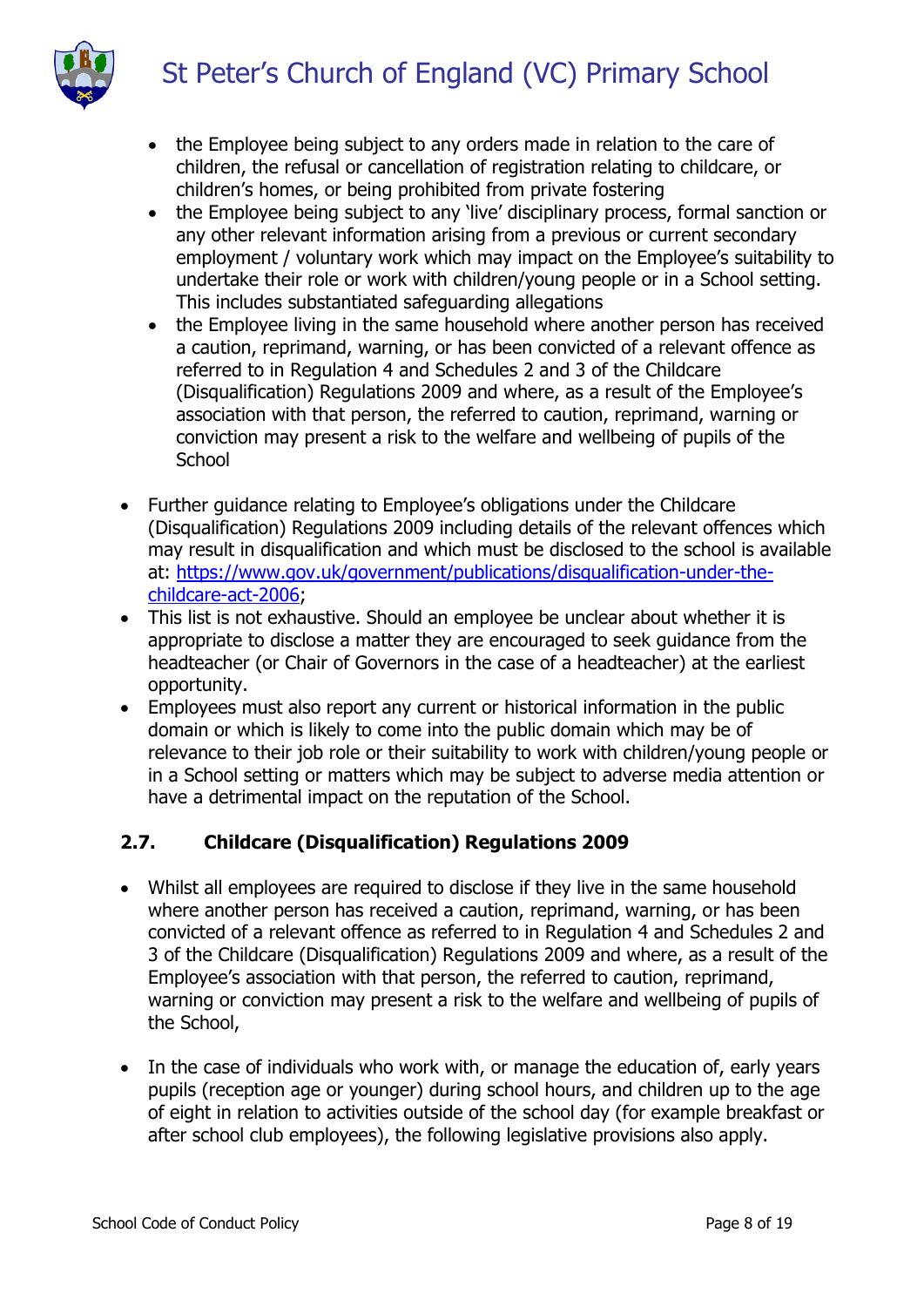

- In addition in accordance with the Childcare (Disqualification) Regulations 2009 (Section 75 of the Childcare Act 2006) an Employee should immediately disclose to the Headteacher (or Chair of Governors in the case of the Headteacher) if they:
- Are disqualified from providing childcare provision or being involved in the management of such provision, including where any application for an Ofsted waiver from disqualification has been made, regardless of whether such an application was successful
- Live in the same household where another person lives or is employed and who is named on the Disclosure and Barring Service Children's Barred List and/or is disqualified in accordance with The Childcare (Disqualification) Regulations 2009, made under section 75 of the Children Act 2006
- Such employees also have a duty to ensure that they are fully aware of their obligations and will be asked by the school to confirm that they understand and comply with these provisions. An Employee must disclose immediately to the Headteacher (or Chair of Governors in the case of the Headteacher) if they meet any of the criteria for disqualification.
- Further guidance relating to Employee's obligations under the Childcare (Disqualification) Regulations 2009 including details of the relevant offences which may result in disqualification by association and which must be disclosed to the school is available at[:https://www.gov.uk/government/publications/disqualification](https://www.gov.uk/government/publications/disqualification-under-the-childcare-act-2006)[under-the-childcare-act-2006;](https://www.gov.uk/government/publications/disqualification-under-the-childcare-act-2006)
- Employees should seek clarification from the Headteacher (or Chair of Governors in the case of the Headteacher) if they are unclear whether they are required to disclose certain information under this provision.
- In all cases disclosures will be handled sensitively and discretely, and in accordance with the relevant data protection principles and the data protection act. Such disclosures may result in a suspension from duties while an investigation or risk assessment takes place. The Headteacher will discuss this with the Employee in the context of their role and responsibilities in order to help safeguard children and other Employees at the School.
- Any failure to disclose any information required in the course of employment or any other information that may have a bearing on an individual's suitability to carry out their job role or work with children/young people or in a School setting may be the subject of disciplinary action which could lead to dismissal.

# <span id="page-8-0"></span>**2.8. Secondary Employment**

- Employees should ensure that their activities outside of work do not conflict with their duty to the School.
- Employees must discuss with their Headteacher and obtain their consent before taking up additional paid / unpaid employment or engaging in any other business.
- Requests will not be unreasonably refused providing that:
- It does not affect or is unlikely to affect the suitability of the Employee to undertake their job role or work with children/young people or in a School setting
- It does not conflict with the interests of the School / KCC or have the potential to bring the School / KCC into disrepute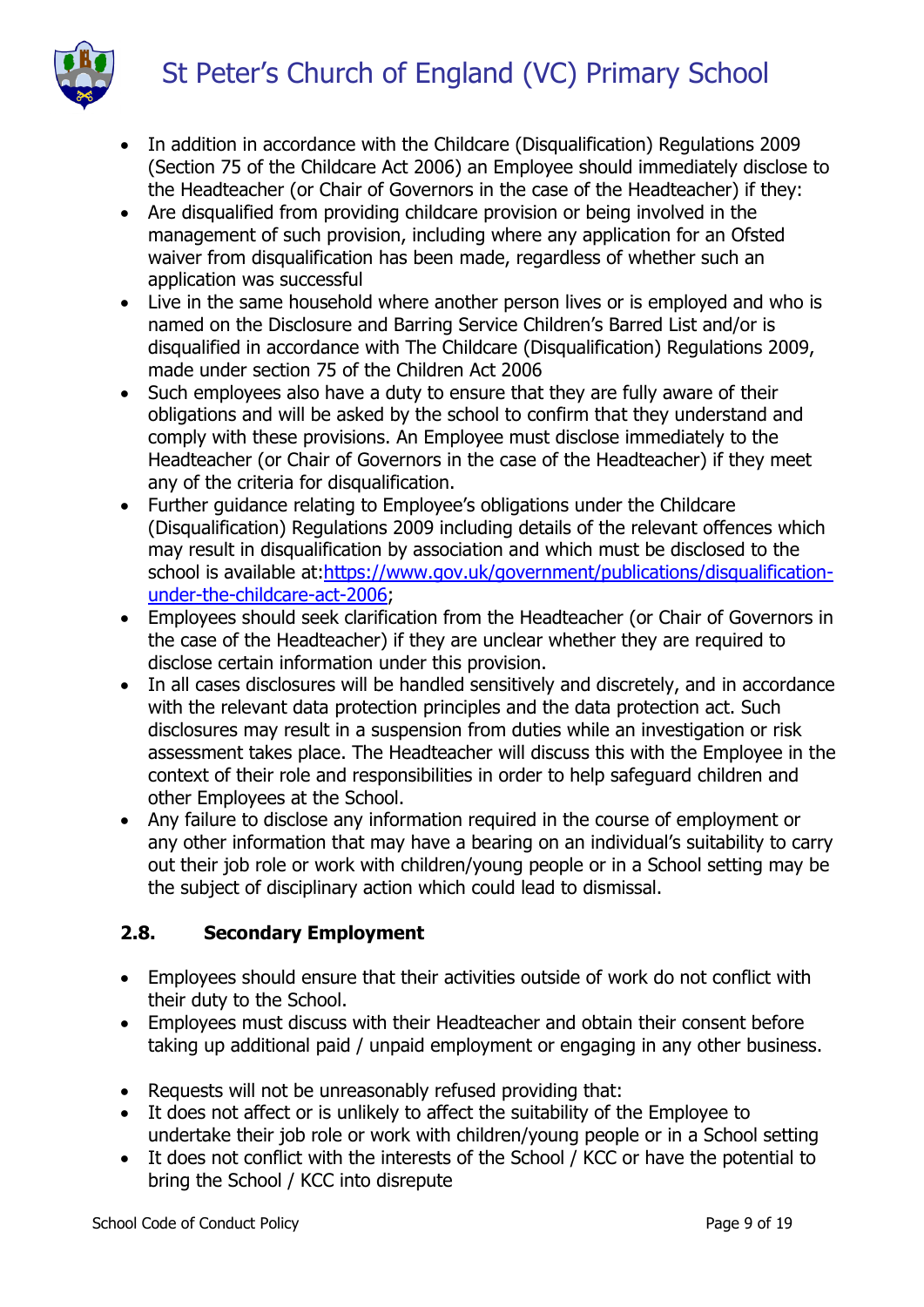

• There is no detrimental impact on an Employee's work performance or their own or others health and safety.

# <span id="page-9-0"></span>**2.9. Privileged or confidential information is not shared**

- Work is undertaken outside of the School and of contracted hours of work
- The activity is not in direct competition with those of the School
- It is an Employee's responsibility to monitor the hours they work and ensure they are rested and refreshed to be able to carry out their role. An average working week of 48 hours across all employments should not normally be exceeded unless the Employee has elected to opt out of the Working Time Regulations.

# <span id="page-9-1"></span>**2.10. Dress and Presentation**

- All Employees must ensure their dress, personal appearance and personal hygiene is appropriate to the professional nature of their role in the School and promotes a professional image.
- Dress should be appropriate to the activities an Employee is engaged in and any related health and safety requirements.
- Suitable protective equipment must be worn where provided and appropriate. Uniforms should be worn where provided.
- Employees should wear their identity badges at all times.
- Employees should not dress in a manner that is potentially offensive, revealing or sexually provocative.
- Wherever possible, tattoos and body piercings should not be exposed (except earrings).
- The School recognises the diversity of cultures and religions of its Employees and will take a sensitive approach where this affects dress and uniform requirements.

# <span id="page-9-2"></span>**2.11. Smoking and the use of drugs and alcohol**

- The School is a no- smoking environment. Smoking and the use of e-cigarettes or "vaping" is not allowed on School premises or during working time Staff should also refrain from smoking immediately outside of the school entrances.
- Employees must not consume / use alcohol, illicit drugs or other illegal substances in the workplace or be under the influence of such substances whilst at work.
- Employees must ensure that any use of alcohol / other substances outside of work does not adversely affect their work performance, attendance, conduct, working relationships, health and safety of themselves and others or damage the School's image and reputation.

# <span id="page-9-3"></span>**2.12. Health and Safety at Work**

- All Employees must, by law, take reasonable care for their own health and safety and that of others in the workplace.
- Employees are required to comply with the School's Health and Safety policy and agreed procedures at all times.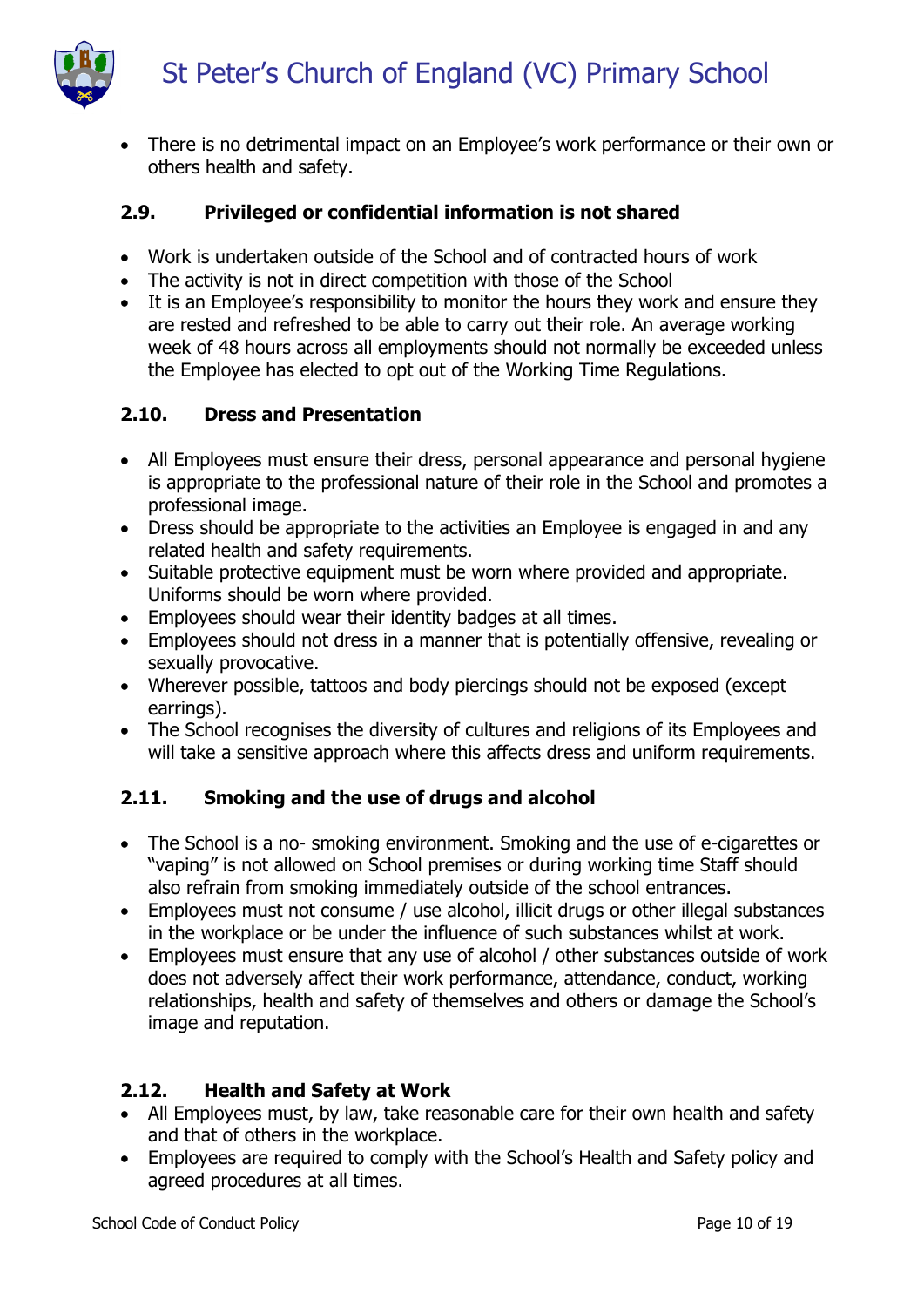

- This includes:
	- avoiding risk of injury or danger to yourself or others
	- using any protective clothing and equipment supplied
	- complying with hygiene requirements
	- reporting, at the earliest opportunity, any hazards, defects, accidents or incidents to the headteacher or other designated person
	- not interfering with, or misusing, anything provided for health, safety or welfare
	- informing the School of any medical condition or medication which has been prescribed which may have an impact on health and safety in the workplace
- Managers should also be aware of and comply with any additional health and safety obligations associated with their role.

*Please also refer to the School's Health & Safety Policy*

# <span id="page-10-0"></span>**2.13. Contact with the Media**

- All enquiries from the media should be directed to the Headteacher.
- Employees should not make contact with or comment to the media about matters relating to the School without the prior approval of the Headteacher.
- Employees should speak to the headteacher in the first instance about any concerns they have regarding their own employment or operation of the school and / or may refer to the School's Whistleblowing or Grievance policies if they wish to raise a formal complaint.
- Should an Employee speak directly to the media about non-school matters care should be taken to ensure that it is clear that any opinions expressed are personal and that the individual is not acting on behalf of / representing the School.
- Any contact with the media in a personal capacity should be compatible with the Employee's role and their position working with children / young people or in a school setting and must not negatively impact on the reputation of the school.

# <span id="page-10-1"></span>**2.14. Whistleblowing**

- Employees may raise concerns about any aspect of the operation of the School which is not directly related to their own employment through the Whistleblowing Policy.
- Employees raising a concern with reasonable grounds for doing so will not be subject to discrimination, harassment or victimisation.

*Please also refer to the School's Whistleblowing Policy*

# <span id="page-10-2"></span>**2.15. Misconduct**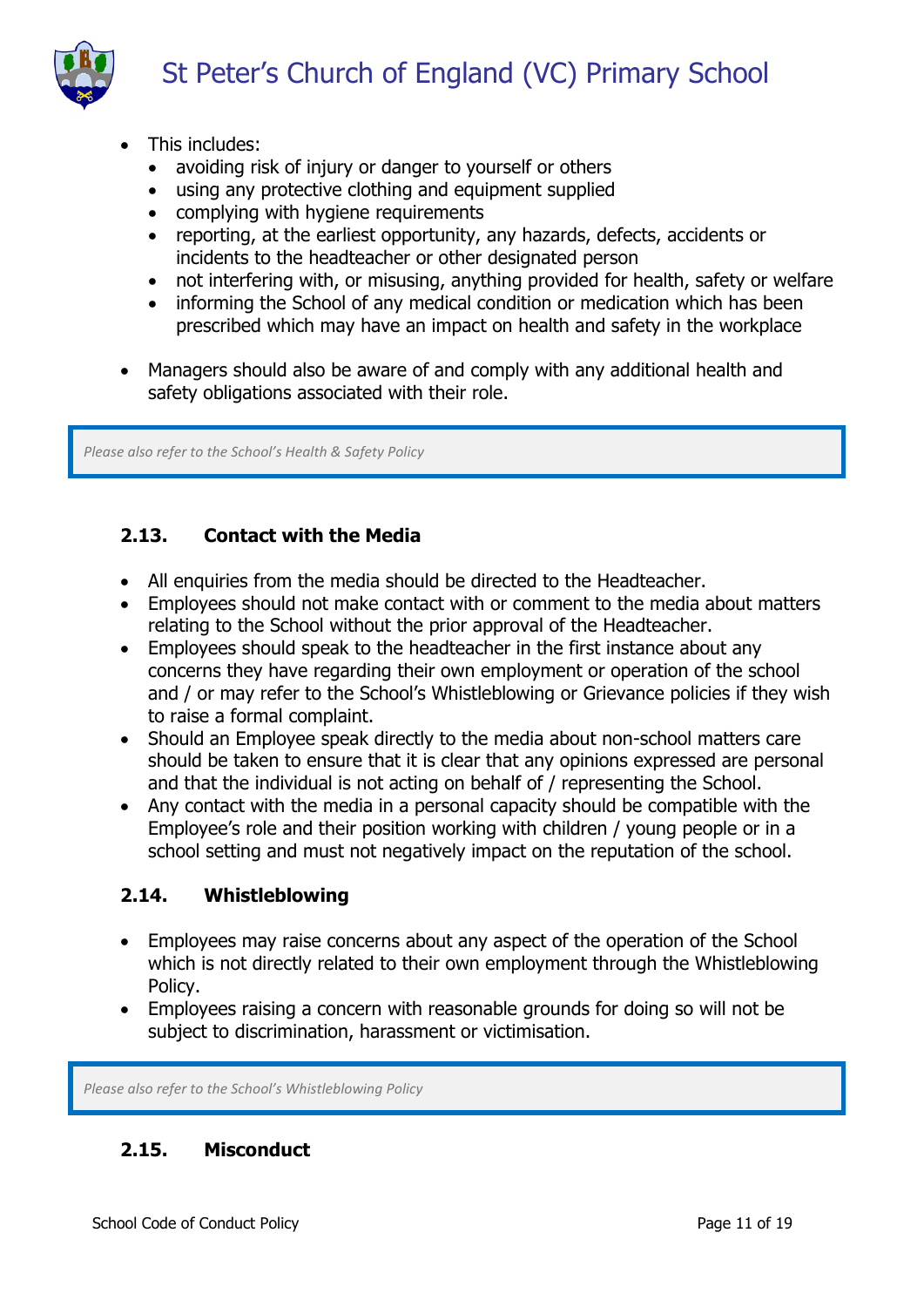

- Failure to follow the Code of Conduct may result in disciplinary action, including dismissal. Employees should ensure they are familiar with type of conduct which may be regarded as a breach of School rules.
- Examples of behaviours which are likely to be regarded to constitute misconduct are set out in the Appendix to the School's Discipline and Conduct Policy and Procedure. Allegations of misconduct will be managed in accordance with this procedure.

*Please also refer to the School's Discipline & Conduct Policy and Procedure*

# <span id="page-11-0"></span>**3. Part C: Safeguarding Pupils / Students**

## <span id="page-11-1"></span>**3.1. General Obligations**

- All Employees have a responsibility to:
	- Safeguard pupils / students from physical abuse, sexual abuse, emotional abuse and neglect
	- Promote the welfare of pupils / students and provide a safe environment in which children can learn
	- Identify children who may be in need of extra help or who are suffering, or are likely to suffer, significant harm
	- Report as soon as possible and without delay any concerns regarding child protection / safeguarding to the headteacher / Designated Safeguarding Lead (or Chair of Governors where concerns relate to the Headteacher)
	- All Employees must ensure they have read, understood and comply with:
	- Part 1 of Keeping Children Safe in Education (September 2020). This Guidance is attached at Appendix 4 or via [https://assets.publishing.service.gov.uk/government/uploads/system/uploads/at](https://assets.publishing.service.gov.uk/government/uploads/system/uploads/attachment_data/file/912593/Keeping_children_safe_in_education_part_1_Sep_2020.pdf) tachment data/file/912593/Keeping children safe in education part 1 Sep 2 [020.pdf](https://assets.publishing.service.gov.uk/government/uploads/system/uploads/attachment_data/file/912593/Keeping_children_safe_in_education_part_1_Sep_2020.pdf)
- School Safeguarding Policy
- The School's Behaviour Management Policy
- Additionally, Employees with managerial responsibilities must ensure they comply with the School's procedure for Managing Allegations Against Staff and Parts 2-4 of Keeping Children Safe in Education and Safeguarding Procedures for Managing Allegations Against Staff
- Employees must attend and comply with any training as required by the School associated with the safeguarding of pupils / students.

# <span id="page-11-2"></span>**3.2. Appropriate relationships with students**

- Employees must maintain appropriate professional boundaries with pupils / students.
- Employees are expected to act in an open and transparent way that would not lead any reasonable person to suspect their actions or intent. In order to protect both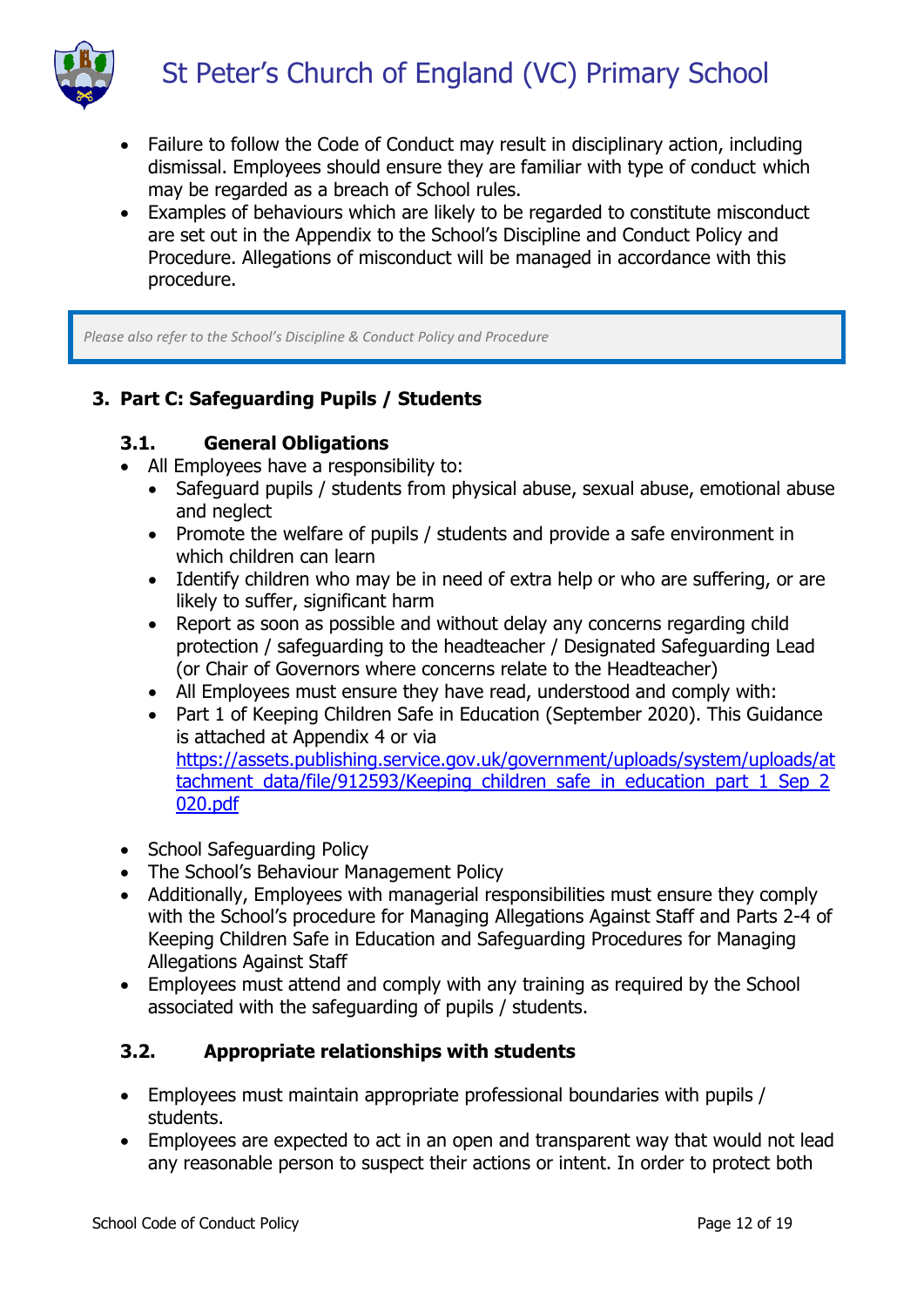

children and themselves, Employees should also avoid behaviour that might be misinterpreted by others.

## <span id="page-12-0"></span>**3.3. Allegations Against Members of Staff and Volunteers**

- All Employees have a duty to report to the headteacher / DSL at the earliest opportunity the conduct of a colleague which may place a child at risk.
- Where the concerns relate to the Headteacher these should be reported to the Chair of Governors. Failure to report such concerns may be regarded as a disciplinary matter.

#### <span id="page-12-1"></span>**3.4. Guidance for Safer Working Practice**

- Employees are required to read, understand and comply with the Guidance For Safer Working Practice for those working with Children and Young People in Education Settings.
- This guidance is attached at Appendix 5 or can be accessed on line via: http://www.kelsi.org.uk/ data/assets/pdf file/0016/46510/Guidance-for-safer[working-practice-](http://www.kelsi.org.uk/__data/assets/pdf_file/0016/46510/Guidance-for-safer-working-practice-working-in-education.pdf) [working-in-education.pdf;](http://www.kelsi.org.uk/__data/assets/pdf_file/0016/46510/Guidance-for-safer-working-practice-working-in-education.pdf)
- This document explains the School's specific expectations with regard to safeguarding pupils / students and contains practical guidance on behaviours which constitute safe working practice.
- Employees should seek immediate guidance from their Headteacher / Manager if they are unclear about the conduct or actions expected of them.

#### <span id="page-12-3"></span><span id="page-12-2"></span>**3.5. Other Safeguarding Considerations**

#### **3.5.1.Prevent Duty**

- Schools have a duty to protect children / young people from radicalisation and extremism.
- All staff have a responsibility to report any concerns about pupils / students who may be 'at risk' to the headteacher / designated staff member.

#### <span id="page-12-4"></span>**3.5.2. Female Genital Mutilation**

- Teachers have a legal duty to report to the police where they discover an act of Female Genital Mutilation appears to have been carried out on a pupil / student.
- All Staff have a responsibility to discuss any concerns with the headteacher / designated staff member
- Please refer to Part 1 and Annex A of Keeping Children Safe in Education (September 2021) for further guidance.

#### <span id="page-12-5"></span>**4. Part D: ICT and Social Media**

*Please also refer to the School's ICT Acceptable Usage Policy / E Safety Policy*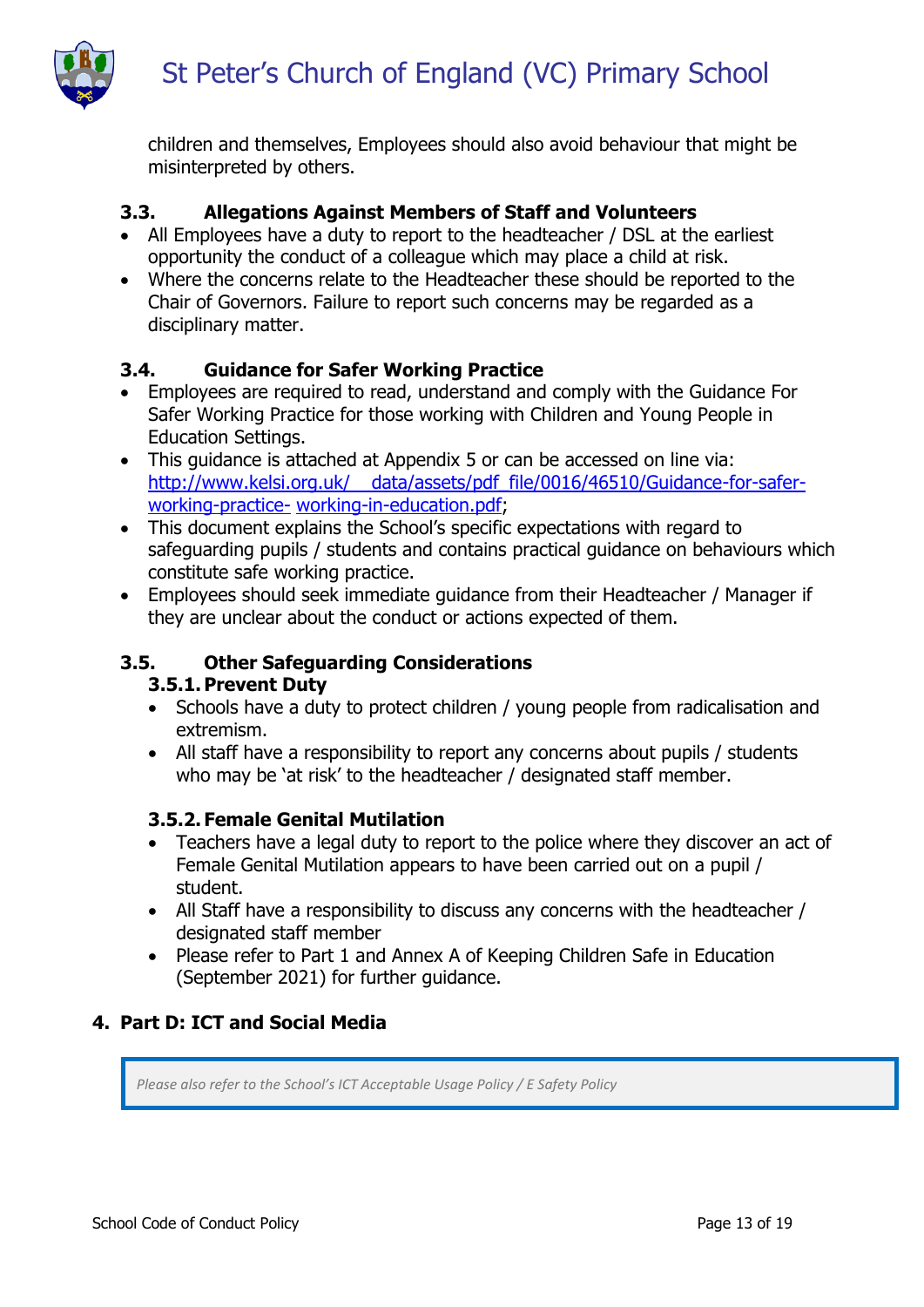

## <span id="page-13-0"></span>**4.1. General Obligations**

- Employees should ensure that they have read, understand and comply with the School's ICT Acceptable Use Policy at all times.
- Whilst at work or using a work device all Employees must:
	- Ensure all electronic communication with pupils / students, parents / carers, colleagues and other stakeholders is compatible with their professional role, appropriate boundaries and in line with School policies.
	- Not to use work IT equipment to browse, create, transmit, display, publish or forward any material / images which is illegal, sexually explicit, obscene or could offend, harass or upset others or anything which could bring an Employee's professional role or the School / Local Authority into disrepute.
	- Not to use personal IT equipment to browse, creator, transmit, display, publish or forward any materials / images which are illegal or could offend or harass others or anything which could bring an Employee's professional role or the School / local authority into disrepute.
	- Ensure that ICT system security is respected and password protocols are observed – including the use of strong passwords and encryption.
	- Not install personal software on School equipment or make unauthorised copies of School registered software.

 Use of school internet, email and ICT equipment for personal purposes is not permitted.

 Employees should seek guidance from their Headteacher / Manager if they are unclear about the conduct or actions expected of them.

 Breaches of expected use of ICT may be considered under the disciplinary procedure.

# <span id="page-13-1"></span>**4.2. Use of Social Media**

- Employees must ensure that their online presence / profile is compatible with their professional role. All Employees should:
	- Ensure appropriate privacy settings are applied when using social media sites
	- Refrain from sharing confidential / privileged information, discussing incidents, operational or employment matters or making critical / negative comments about the School / pupils / parents or colleagues on such forums
	- Not browse, create, transmit, display, publish or forward any material / images which is illegal, could offend or harass or anything which could bring an Employee's professional role or the School / Local Authority into disrepute
	- Never share / post images of pupils
	- Not post images of work colleagues without permission.
	- Not access or update social media sites using school devices / during working time (school may wish to amend / delete this depending on their local approach)
- Employees should not make contact with student / pupils or parents via social media accounts or have these individuals as social media 'friends' / 'contacts'. It is also recommended that Employees do not have ex- pupils or their families as social media 'friends'.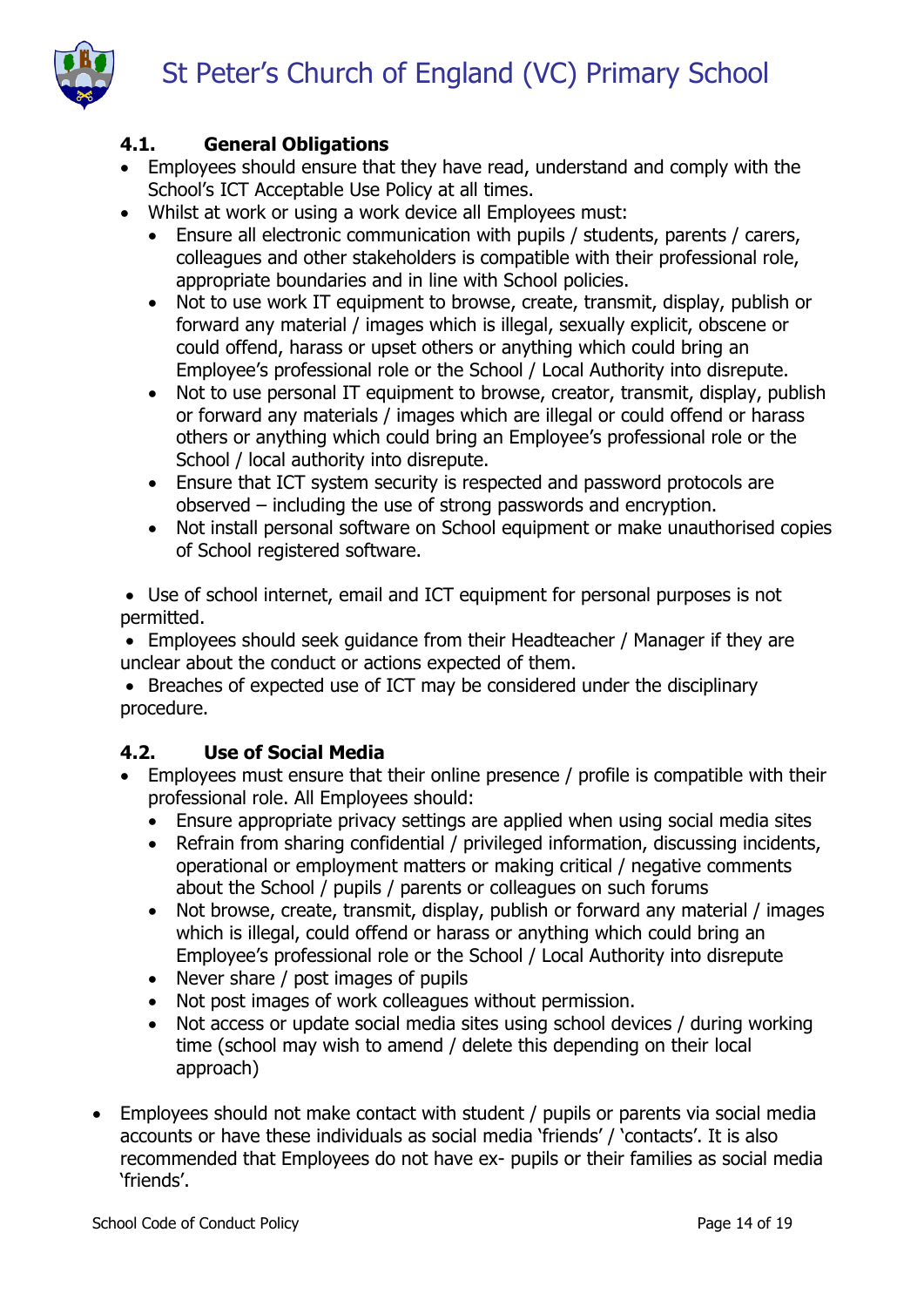

 Employees should seek guidance from their Headteacher / Manager if they are unclear about the conduct or actions expected of them.

## <span id="page-14-0"></span>**4.3. Use of Personal Mobile Phones / Devices**

- Employees are not permitted to make / receive personal calls / texts, send / receive emails or access internet / social media during work time where children are present.
- Employees should ensure that mobile devices are silent at all time whilst in the classroom or where children are present. Mobile devices should not be left on display.
- Employees should not use their personal equipment (mobile phones / cameras / tablets) to take photos or make recordings of pupils / students.

## <span id="page-14-1"></span>**4.4. Monitoring of Usage**

- Emails, documents or browsing history on School systems should not be considered to be private and may be monitored and recorded to ensure the safety of pupils / students and ensure compliance with this policy. This monitoring will be proportionate and will take place in accordance with data protection / privacy legislation.
- The School may address concerns regarding unauthorised, unacceptable or inappropriate use of ICT systems / devices or social media as a disciplinary matter.

## <span id="page-14-3"></span><span id="page-14-2"></span>**5. Part E: Business Conduct**

## **5.1. Use of Financial Resources**

- The School requires Employees to observe the highest standards of business / financial practice.
- Employees should ensure that School / public funds with which they are entrusted are used in a responsible and lawful manner.
- Employees must comply with the School's stipulated financial regulations) and any other relevant policies / audit requirements.
- Appropriate authorisation should be sought for any expenditure and audit trail / suitable records kept.
- School monies, credit / debit cards and accounts should not be used for personal purposes.
- The use of personal credit cards / accounts to purchase goods and services on behalf of the School should be avoided unless prior agreement from the Headteacher is obtained.
- All expense claims for travel and subsistence should be appropriately authorised and accompanied by receipts / proof of purchase.
- Personal loyalty cards should not be used when making purchases on behalf of the School.

*Please also refer to the Local Authority's School Financial Control Guidance and the School's Finance Policy*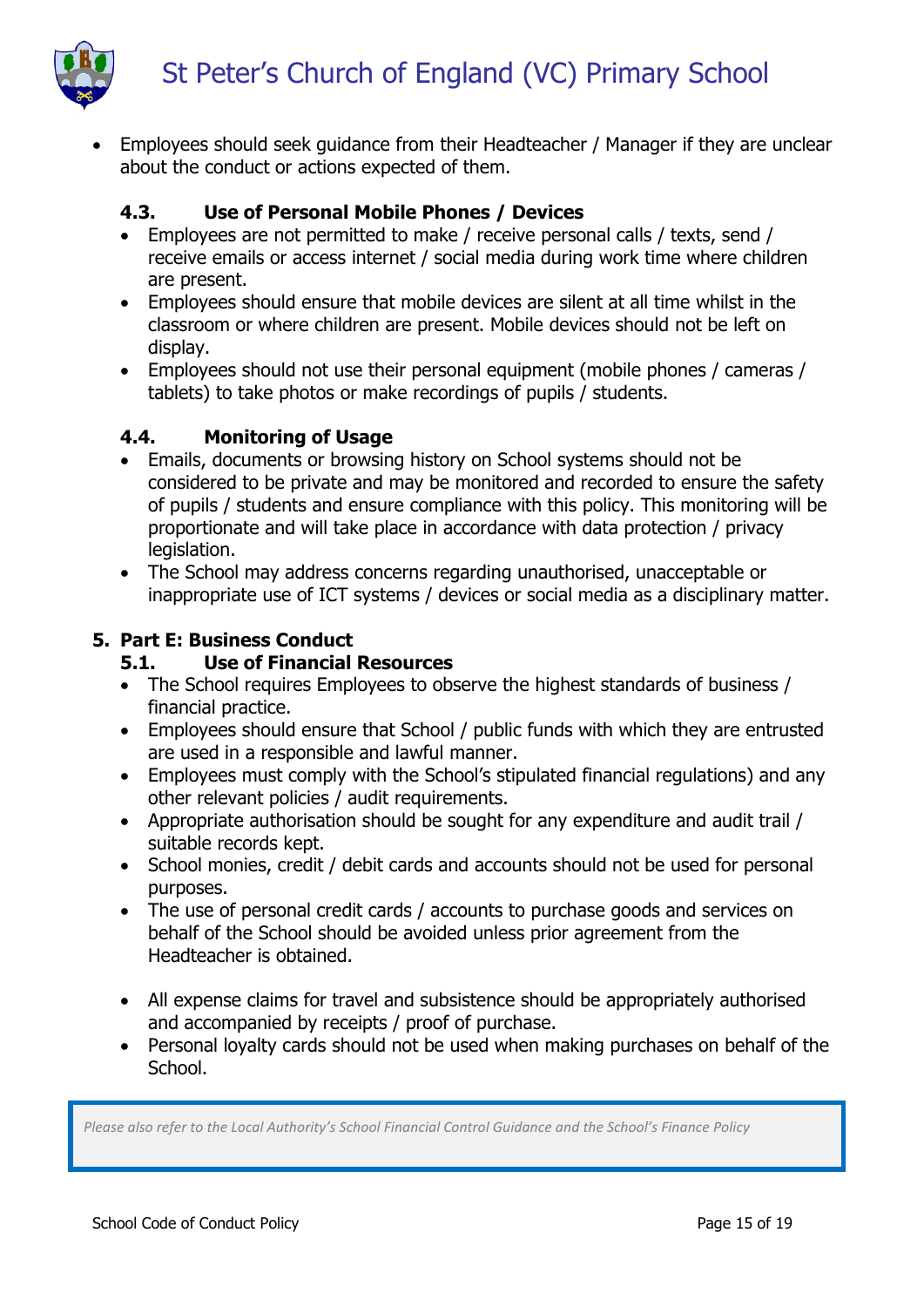

# <span id="page-15-0"></span>**5.2. Personal Use of Equipment and Resources**

 Employees may not make personal use of the School's property, materials or facilities unless authorised to do so by the Headteacher.

#### <span id="page-15-1"></span>**5.3. Declaration of Interests**

- The School recognises that Employees may wish to take an active role in the local community and undertake additional personal / business activities outside of work.
- In the majority of instances such activities will have no impact on their role in School. However, on occasion there may be a potential conflict of interest.
- Employees should therefore declare annually to the Headteacher any financial or non-financial interests which may conflict with those of the School. Employees should also declare membership of any professional bodies / organisations which may conflict with their School role.
- Should Employees be in doubt about whether a conflict of interest may exist they should seek guidance from the Headteacher.

#### <span id="page-15-2"></span>**5.4. Contracting out of Services**

- Employees should follow agreed School protocols for the award of contracts to external providers.
- Employees should adhere to School rules regarding the separation of roles in procurement / tendering process.
- In particular care should be taken to ensure competition between prospective contractors is fair and open and that all competing parties are treated equally.
- Employees should ensure that preferential treatment is not shown to current / former Employees or partners, close relatives or friends / associates in the award of contracts.
- Employees must not accept any form of financial or other inducement which may be offered by a potential contractor. All such approaches should be reported to the headteacher.
- Confidential information relating to the tendering process, must not be disclosed to any unauthorised party or organisation.

#### <span id="page-15-3"></span>**5.5. Gifts and Hospitality**

- Employees should not accept significant gifts from parents / carers, pupils / students, actual or potential contractors or outside suppliers which could compromise the individual or the School.
- Employees should notify the Headteacher should they receive any unsolicited gifts and return the item with a polite refusal letter to the sender. A record should be kept of all gifts which are received.
- Small tokens of appreciation which have no substantial financial value (less than £25 in individual total, or £200 if from a class collective) such as presents from pupils / students at the end of term may be accepted and do not have to be declared.
- Employees may only accept an offer of hospitality if there is a genuine need to do so in order to represent the School in the community. Employees should discuss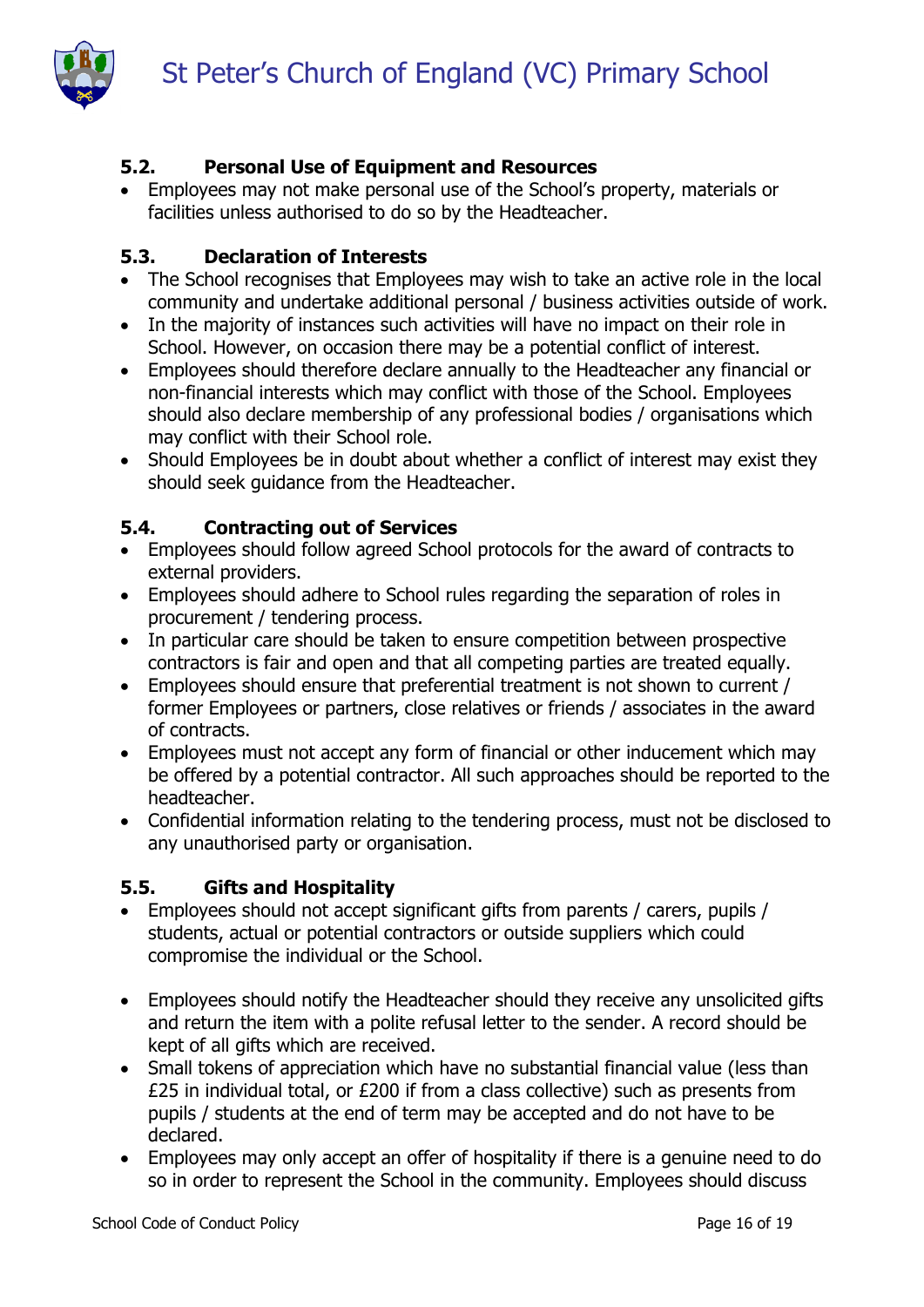

any invitations with the Headteacher (or Chair of Governors in the case of the Headteacher).

 Where the School receives sponsorship of a School activity / event, care should be taken to ensure that this does not infer that the sponsor will receive preferential treatment in any future contracting / tendering process. An Employee or their partner, family member or friend may not benefit from the sponsorship.

#### <span id="page-16-0"></span>**5.6. Appointments**

• An Employee should not be involved in a recruitment process or promotion decision where one of the applicants is a relative, partner or close friend.

## <span id="page-16-1"></span>**5.7. Political Activity**

- Employees may engage in political activity outside of work however they should not allow personal / political views to interfere with their duties. Any activity should be compatible with the Employee's responsibility as a role model to pupils / students.
- Where an Employee is involved in political activity outside of work care must be taken to ensure that it is clear that any opinions expressed are personal and that the individual is not acting on behalf of / representing the School.

#### <span id="page-16-2"></span>**5.8. Intellectual Property**

 Any intellectual property created by an Employee during the course of their employment will be considered the property of the school, unless specific permission is granted to the Employee to have ownership of such materials.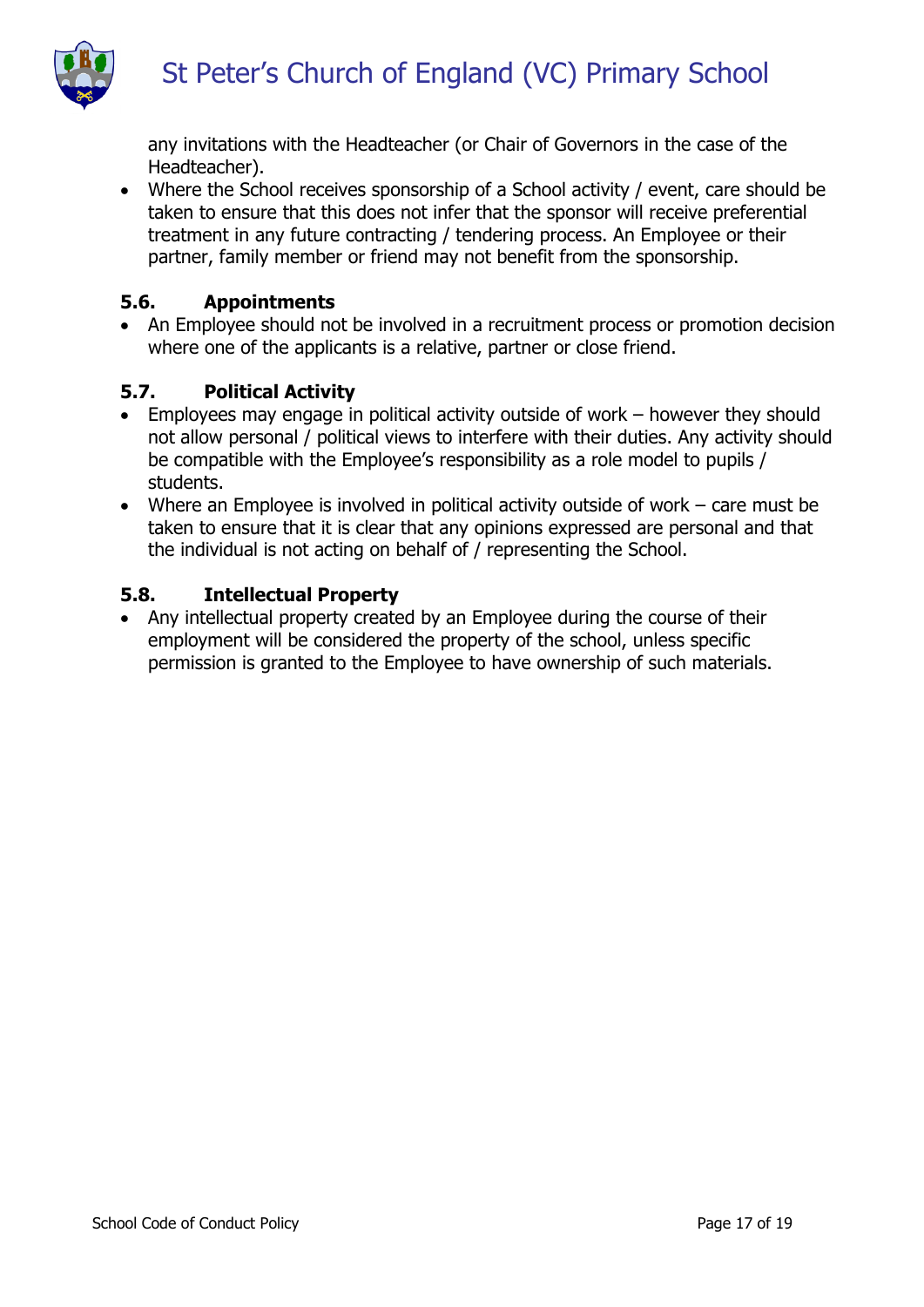

## <span id="page-17-0"></span>**6. Appendix 1: Code of Conduct – Confirmation of Compliance**

Please sign the declaration below and return this to St Peter's Church of England Primary **School** 

| I hereby confirm that I have read, understood and agree to comply with the provisions of the<br>school's code of conduct.                                                   |            |  |  |  |
|-----------------------------------------------------------------------------------------------------------------------------------------------------------------------------|------------|--|--|--|
| Should I have any queries about any aspect of the code or am unclear of the school's expectations I will<br>discuss these with the headteacher at the earliest opportunity. |            |  |  |  |
| Name:                                                                                                                                                                       | Job Title: |  |  |  |
| Signed:                                                                                                                                                                     | Date:      |  |  |  |
|                                                                                                                                                                             |            |  |  |  |
| (It is suggested that Employees should re- read this policy on an annual basis to ensure they are familiar                                                                  |            |  |  |  |

*with any changes which have been made)*